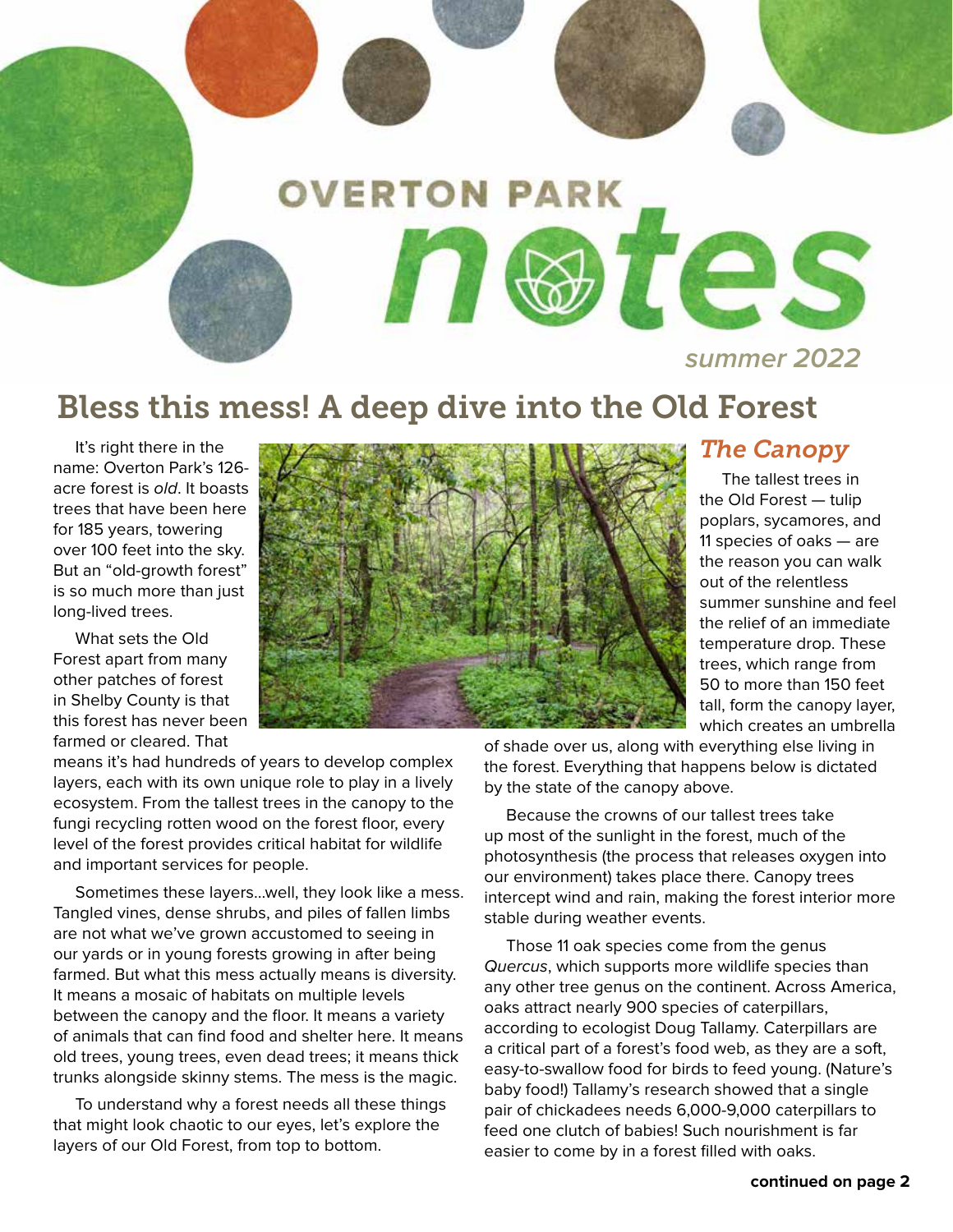

**2**

 We've shared a lot over the past few years about the work of our Director of Operations, Eric Bridges, who is conducting his doctoral research into why the species that make up the

A summer tanager feeds her young a foraged caterpillar.

canopy layer are failing to regenerate at a healthy rate. As the old giants fall, new oaks and tulip poplars are having trouble getting tall enough to make it back to the canopy before being outcompeted by shortermaturing species. Losing this layer would mean losing the many services these trees provide to wildlife, and it would mean losing the feeling of walking into a living, breathing cathedral. Developing strategies to help those species along makes it more likely that future generations will experience this forest in the same way we do.



Gazing up at our diverse canopy trees.

### *The Understory*

 Below the canopy is a layer of shorter trees, between about 20-50 feet in height. Because these trees don't get much sunlight unless a gap opens up in the canopy, this layer is home to some stress- and shade-tolerant trees like maples, elms, sweetgums, black gums, and hickories. It also holds canopy species that haven't reached their full height yet.

 This layer provides different heights from which birds can nest and hunt, and serves as an important backup in the event of a disturbance to the canopy.

Should oaks all die off, the Old Forest would still exist as a forest, but the tallest trees would be shorter, and the diversity of wildlife would be diminished because so much depends on the oaks. But shortergrowing species have their roles to play as well.



 Sugar maples, in particular, can

Yellow-bellied sapsucker

tolerate the shade produced by taller species because they grow so slowly. Sometimes it can take a maple decades to reach a few feet tall, and that's because they're able to bide their time waiting for a gap in the canopy to send them some sunlight.

 These trees reward us with magnificent fall color, but they're also important for wildlife. In late winter, freezing nights and warmer days create the pressures in the sugar maple that cause it to produce sap. Yellow-bellied sapsuckers come through, use their bills to drill a row of holes around the tree trunk, and drink the sap. Ruby-throated hummingbirds and insects also love to drink the sugary solution, and you may see moths, butterflies, beetles, wasps, flies, and other small insects following behind sapsuckers to enjoy the spoils. In addition, the seeds, buds, twigs, and leaves provide food for squirrels, chipmunks, and finches, while pileated woodpeckers and hermit thrushes use the trees to forage for insects.



A stand of sugar maples lines the Green Trail in the Old Forest.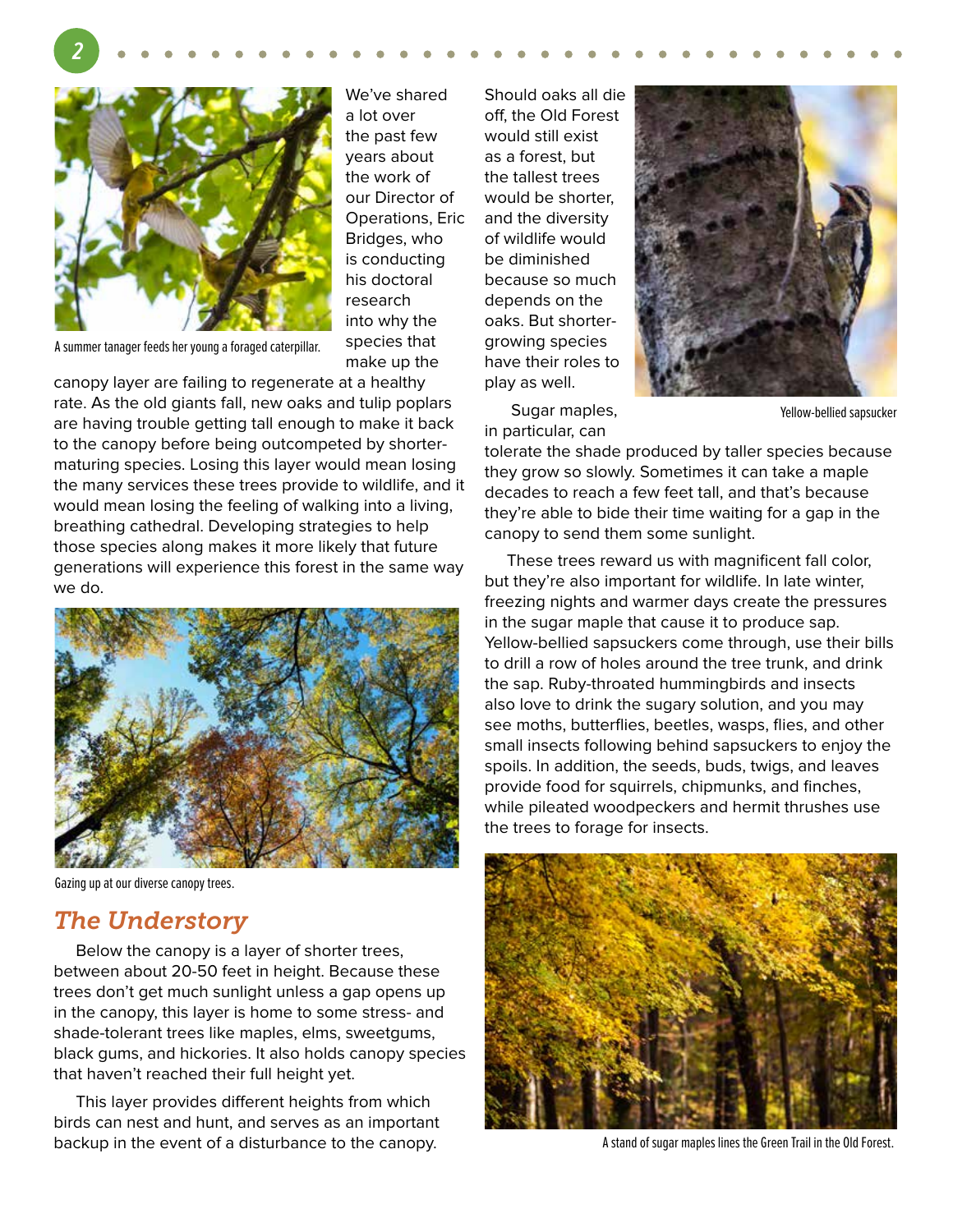### *Vines*

 Vines, almost by definition, don't occupy a single layer of the forest. They either sprawl on the ground, or, if they have support, they can reach all the way up to the canopy. But any celebration of the messiness of an old-growth forest has to include these plants.



From the leafy

A grass-carrying wasp nectars on peppervine.

Virginia creeper, to the beautiful yellow and red trumpet-like flowers of cross vine, to the decades-old grape vines that are thicker than many surrounding tree trunks, our forest is full of vines — more than three dozen species of them. If this were a forest being managed for timber, vines would be the enemy — they can twist tree trunks as they climb, making the wood less valuable for sale. But because we're managing for a healthy ecosystem, we value the habitat niches that the native vines create.

 In grape vines alone, insects like sphinx moth caterpillars eat the leaves, cardinals and catbirds eat the fruits, and robins and red-eyed vireos use strips of the bark to build their nests.



### *The Shrub and Seedling Layer*

 This layer contains plants that grow about 15-20 feet in height: small trees like pawpaws, box elders, and mulberries; shrubs like spicebush and red buckeye; and the saplings of trees that will grow much larger.

 Much like vines, shrubs provide little value in a forest that's meant for logging. They're too small to yield valuable timber either for sale or for firewood, and they produce multiple forked stems rather than the one dominant stem characteristic of a tree. But what may be impractical for human use is a perfect bed for birds.

 A white-eyed vireo chooses her nest location by sitting in a Y-shaped fork about 2-6 feet off the ground, twisting to test it for durability. She and her



The flower of a pawpaw

mate then use spiderwebs, plant material, and lichens to build a pendulum-shaped cup that hangs down from the fork. From this spot close to the ground, they can collect spiders, caterpillars, beetles, and other insects for themselves and their young, staying hidden in the dense leaves of the shrub. The lack of "messy" shrubs in a typical yard is why you probably won't see a whiteeyed vireo nest at home; you'll have to visit the forest to hear their electronic-sounding song.



 The plants found in the shrub layer are also valuable as a food source. The pawpaw is the sole host plant for the zebra swallowtail, which means it's the only tree on which this butterfly will lay eggs. As the caterpillars hatch and grow, they eat the pawpaw's leaves. Some

A white-eyed vireo gathers nest material.

will become food for birds, while others will mature, form cocoons, and re-emerge as bright white or mintgreen butterflies with black stripes.

 Red buckeyes provide nectar for hummingbirds, while spicebush flowers provide food for the earliestemerging bees and flower flies, and later in the season their fruit feeds birds, raccoons, and opossums.



Red buckeyes bloom at eye level through the spring.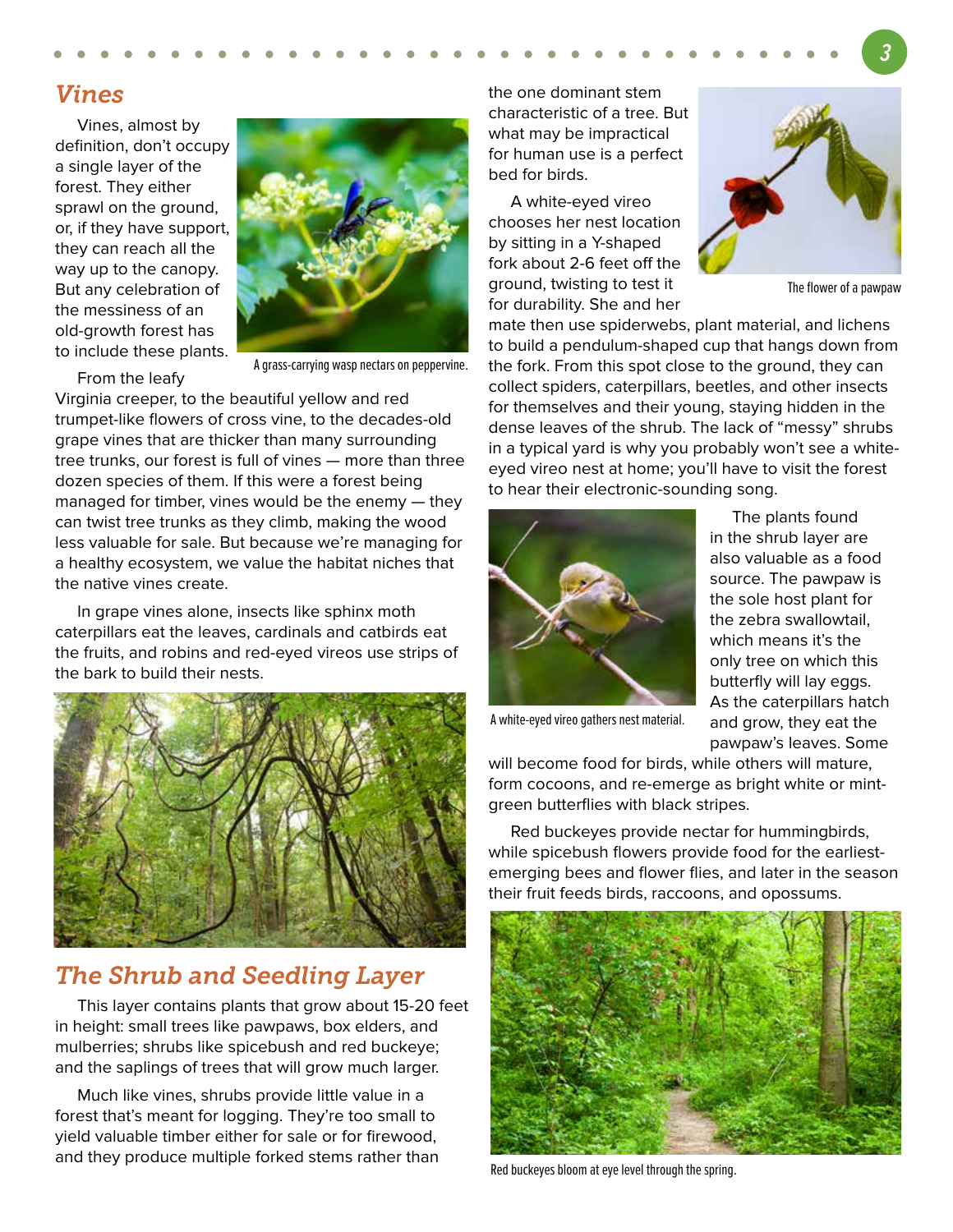### *The Ground Layer*

**4**

 To walk through the Old Forest in April is to see nature's cheeriest color palette on display. From the delicate lavender of woodland phlox to the rafts of sunshine-yellow celandine poppies, the woods are carpeted with ephemeral wildflowers. These species have evolved to burst forth at only this particular time of year, where they can soak up the sun before the leaves of the canopy trees come in.

 Because these flowers bloom before anything else, they're also virtually the only food source for the earliest-emerging insects of the season. Spend a few minutes in a patch of cutleaf toothwort (the first woodland wildflower to



A mining bee on cutleaf toothwort

bloom each year), and you'll see dozens of tiny bees, primarily mining bees and cellophane bees, solitary species that build their nests in the ground. Queen bumble bees also emerge early and need to quickly collect enough pollen to feed their first generation of worker bees. Several of these bee species only live in forests, and they only fly in the spring, making them just as fleeting and special a sight as the flowers they depend on.



Least skipper on leafy elephant's foot

 Of course, you'll find wildflowers in the summer and fall, too--goldenrods, snakeroots, and bellflowers are common sights when the weather is warm. These species are more shade-tolerant than the spring ephemerals, and they

typically have longer growing seasons. In the fall, trail edges burst into bloom with a variety of asters. From the Greek word for "star," asters' late growing season is likely an evolutionary tactic. Since their small flowers aren't as showy as some of the earlier-blooming beauties, arriving late in the year ensures they'll attract hungry insects with few other options. Those insects will spread their pollen and allow them to reproduce.



Celandine poppies as far as the eye can see.

### *The Forest Floor*

 Our final layer does most of its work out of our field of vision. It's full of fallen trees, decaying leaves, moss, fungi, rainwater, animal scat, snakes, lizards, and insects you won't see up high. The forest floor is where dead plant matter is recycled, giving rise to new life.

 Let's think back to our majestic oak tree, way up there in the canopy. A mature oak drops several million acorns over the course of its life, along with hundreds of thousands of leaves every fall. The leaf litter created by oaks and other trees is eaten by small invertebrates like beetles, snails, and millipedes, which break it into tiny pieces. Fungi and bacteria then decompose those pieces, nourishing the soil and creating chemicals that can be absorbed by plants.

 The oak tree itself also eventually comes down. While a single tree might live hundreds of years, it only takes one freak windstorm to twist it to the ground, along with dozens of other trees in its path. In your yard, you might hire a crew to haul away every piece of the tree. In the forest, we clear only the



Horned passalus beetles eat rotting wood.

portion blocking a trail and leave the rest. Why?

 These fallen trees support so much life. Woodpeckers carve out cavities in them, where they build their nests. After the woodpeckers move on, smaller songbirds like Carolina chickadees and tufted titmice move into the holes to raise their own young. Carolina wrens nest low to the ground in the piles of limbs left behind, giving them close access to the leaf litter where they forage for insects. The logs retain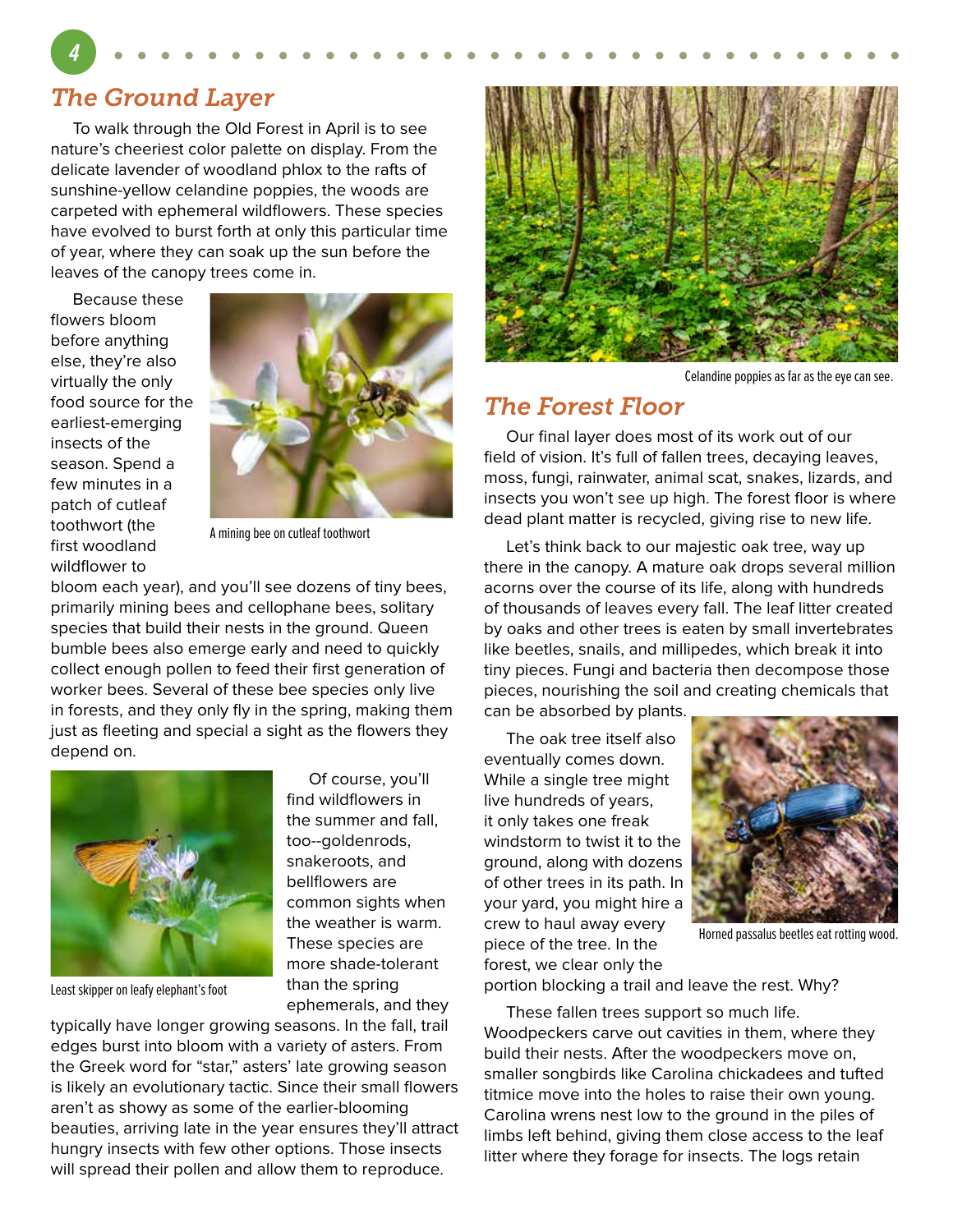moisture and trap fallen leaves, and creatures that rely on leaf litter for food and shelter move in, turning the area around the dead tree into a nursery with rich soil to incubate the next generation of plants.

 A very few of those millions of acorns dropped by our oak tree will make it past the mammals and birds using them for protein, fat, and carbs. They sink into the ground, where all those organisms have worked to give them a rich, moist place to sprout. And just like that, a life cycle spanning centuries begins anew.

### *Managing for resilience*

 As the last remnant of what was once a great deal more forest before the city rose up around it, the Old Forest's trajectory has been altered by humans for hundreds of years. As the city evolved, the forest became an isolated fragment rather than one piece of a much larger habitat, and the natural cycles of disruption and regrowth (like periodic burning and flooding) were halted. Ornamental plants like wisteria brought from overseas by home gardeners escaped into the forest, where they had no natural predators and could outcompete native plants. Our climate has changed, creating more frequent extreme-weather events like damaging wind storms and droughts that deplete the nutrient and water reserves of trees.

 There are day-to-day impacts, too: litter, pollution, pet waste, foot traffic, and stormwater runoff from nearby pavement, to name a few. Because the forest has been changed so dramatically through human activity, it's important that we try to mitigate some of the damage with carefully-considered interventions.

 Through Eric's work, we are attempting to understand how trees in a stressed, fragmented forest regenerate, and how we might help them to thrive. Eric's goal is to write the playbook for managing patches of urban forest like ours to be resilient in the face of human impacts, especially in an era when the climate is changing rapidly.

 "Managing for resilience means you acknowledge there will be changes in the species composition and in the structure of the forest, but the ecosystem can absorb a shock and settle back in," Eric says. "If you have a lot of species and your forest has all these different levels, you have higher resilience. It's like an investment portfolio: if your money is spread out in multiple places, an impact to one company doesn't affect your overall investment much. In our forest, if one or two oak species are lost, there are still many trees producing the acorns needed by squirrels and blue jays, so the ecosystem is continuing to function."

 One way the Conservancy's management encourages native species to thrive is the ongoing removal of invasive plants. Thanks to a team of volunteers led by Bill Bullock, we've made serious gains in fighting back plants taking up sunlight and nutrients, like tree of heaven, Amur honeysuckle, and English ivy. The space vacated by these plants offers

an opportunity for trees that have been choked out for years by these species and especially by Chinese privet, which the Conservancy tackled in a major removal effort in our first few years. As part of Eric's work, he will look for opportunities in specific places formerly occupied by invasives to give trees a head start before quickgrowing shrubs have a chance to soak up all the sun.



Eric and intern Ashlee Caruana collect data in a research plot.

#### *Forests benefit us too*

 A complex array of plants supports a wide web of life, but plant diversity also benefits people. Some of those benefits are emotional — there's no better way to clear your mind than a walk through a forest, with a breeze fluttering the leaves, birds singing, and butterflies wafting across the trail. But forests like ours also provide ecosystem services — they clean and slow down stormwater, reduce air pollution, cool down air, and store carbon. A forest with multiple layers of different plant species is better at doing these things, because so many of these functions are performed on the surfaces of leaves. More leaves in a forest from top to bottom means more work is getting done.

 Forests are complex mosaics, with many working parts. Re-creating them is difficult after they've been destroyed, which is why protecting the forests we have is so important.

 Overton Park Conservancy shoulders the incredible responsibility of caring for this space. Your support and donations enable groundbreaking research that will help us protect the forest from root to canopy. Thank you for helping us conserve this precious space.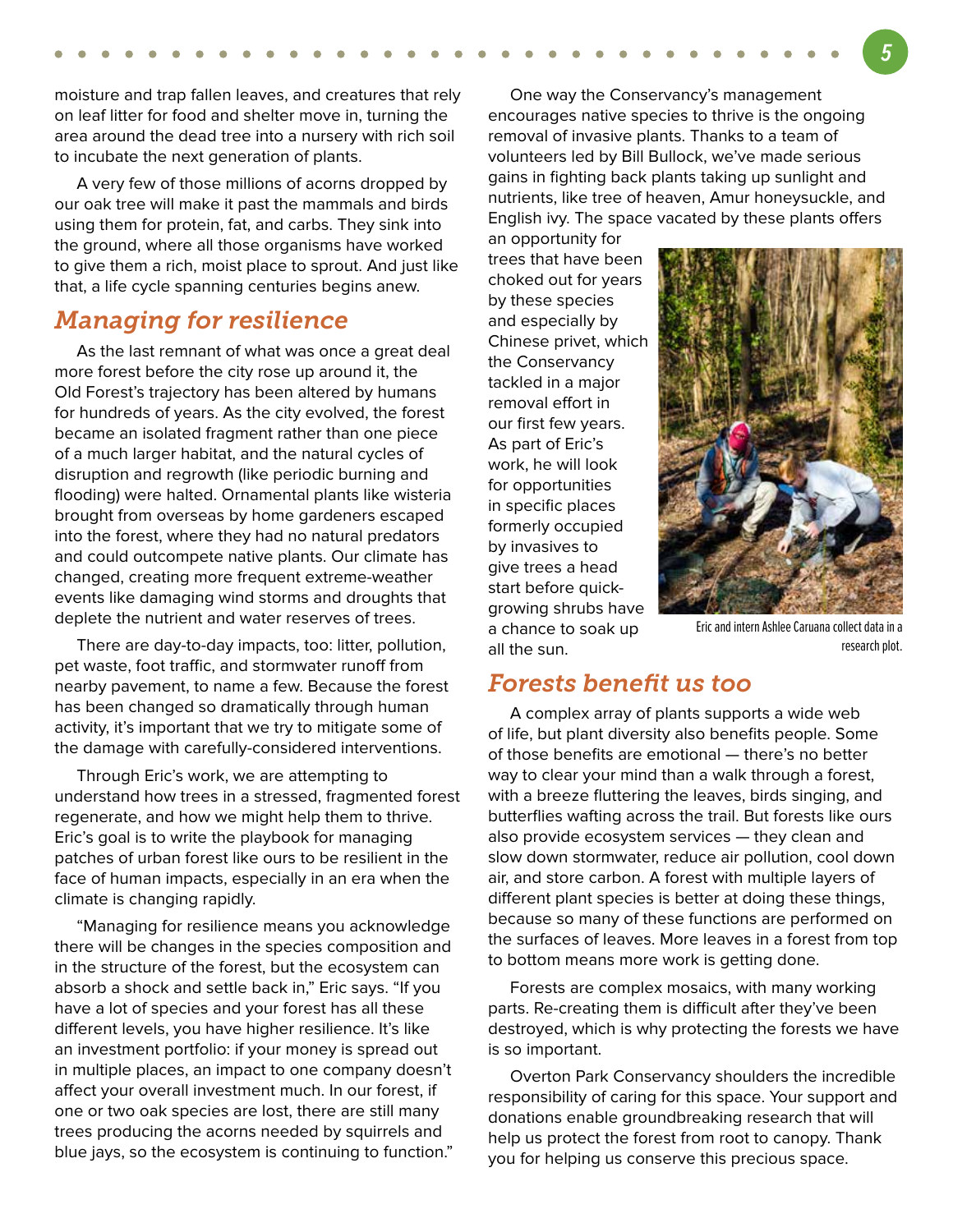# Reimagined OP9 golf course opens this month

 Warm weather has the grass growing in beautifully at the redesigned OP9 golf course, and plans are to welcome the first golfers on June 25.

**6**

 King Collins Design's renovation of the ninehole course includes the George Cates children's putting green and a new, separate chipping area. The City of Memphis assisted in funding a complete irrigation system,



Teeing off on the fifth hole, where the ball must traverse a bunker called "The X-Box" to reach a punchbowl green on the other side.

something the course had always lacked. The City has also hired Rob Roy to fill the newly created position of Golf Course Superintendent to work alongside long-time manager Patrick Canale. It's the first time in the course's history that there will be a dedicated groundskeeper on staff.

 The redesign is full of clever touches meant to make the course a subject of endless discussion and strategy. Hole #4 is an unusual par 3.5, offering players a decision of how to approach the serpentine 192-foot green. The very next hole features a bunker nicknamed "The X-Box," a mound that hides a punchbowl green on the other side. Golfers will have to hit a blind shot over

the bunker and anxiously wait to see whether their ball has hit the green or if they must negotiate the humps and bumps with a chip shot.

 Work is also underway to renovate the Abe Goodman golf clubhouse. The OP9 committee contracted with Fleming Architects to perform a historically sensitive restoration of the century-old building, making it structurally sound from basement to roof.

The building's interior

will feature an expanded gathering space with a catering kitchen, new restrooms, updated furniture, and a golf/gift shop.

 Golfers have gotten used to entering the building from the northeast, but the renovation will open up the doors on all sides of the building, creating a prominent ADA-accessible entrance on the southwest side, facing Veterans Plaza Drive. The existing outdoor terrace and retaining walls will be rebuilt, and a new "half moon" deck will be added to the terrace, increasing the amount of outdoor gathering space.

 For the latest info about the course reopening, visit **overtonpark9.org**.

## Overton Park Junior open returns July 11-14

At one time billed as the nation's largest junior match play golf tournament, the Overton Park Junior Open returns to a rejuvenated OP9 in July. This year's tournament, presented by Nike, will welcome up to 200 golfers from ages 8-17.

A volunteer committee has been working for months to resurrect the tournament, which has a long history of helping young Memphians fall in love with the game of golf. Dwight Drinkard, Sr., who co-chairs the committee with Vince Alfonso, Jr., says that the OPJO differs from most other junior tournaments in Tennessee because it is a true open, appealing not solely to high-level participants. Registration is free of charge.

Most other tournaments are medal tournaments based on stroke play, where a player's cumulative score across all holes determines the winner. The OPJO is a match play tournament, where golfers play in flights of eight based on age group, and the winner is determined based on how many individual holes that player won. This type of scoring is less daunting for less experienced golfers, giving them a greater chance at excelling.

For information, registration, and sponsorship info, visit **opjunioropen.org**.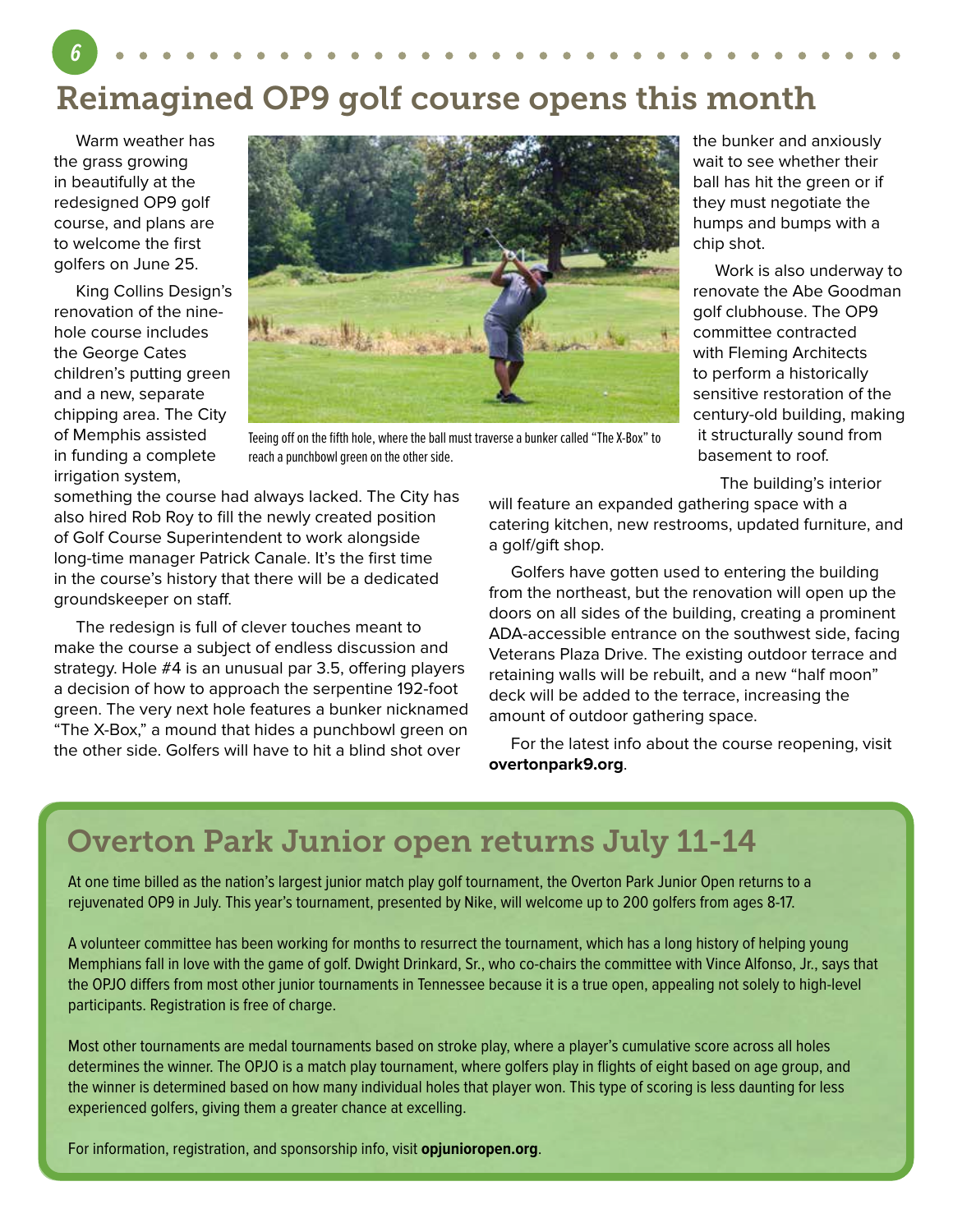## Still standing, for generations to come

 When you convene a few nature nerds who happen to enjoy a good pun and try to come up with a name for Overton Park Conservancy's new planned giving program, you have to expect a few doozies. Some of us really wanted us to name the group The Snags, but we lost that debate. And The Poplar Society — a nod to one of the tallest trees in our forest, as well as the main street where visitors enter Overton Park — is a pretty good name to have landed on. (See the back page of this newsletter for more about the program.)

## tina's message

 Throughout the course of our work in conservation, I'm grateful for the continuous learning I've been able to enjoy. A snag, for example, is a tree that's reached the end of its lifespan but is still standing, providing enormous ecological benefits to the surrounding forest. It provides crucial habitat for dozens of birds and mammals, and allows nutrients to return to the soil through the mosses, lichens, and fungi that grow at its base.



A pileated woodpecker creates her nest cavity in a standing snag in the Old Forest.

 When one of our titan trees comes down, or is snapped off during a storm and becomes a snag, we don't think of it as gone. It's simply moving into the next phase of its cycle, continuing to be a valuable thread in the rich and vibrant tapestry of forest that surrounds it. It's such an obvious metaphor for our planned giving program. Just as a healthy forest must contain some dead or dying trees, a healthy organization depends on both highly engaged supporters and the legacies of those who have come before.

 Overton Park has become a touchstone for those seeking solace and comfort after major life changes or losses. It's a healing experience to walk in the forest for a reminder that life is cyclical, and that the words "birth" and "death" imply a clear beginning and ending that don't actually exist in the world of natural phenomena.

 My husband and I have decided to join The Poplar Society so that after we're no longer here in our current physical form, we can still contribute to the positive benefits that Overton Park provides, with its profound sense of community and its natural wonders. We might just secretly refer to ourselves as The Snags.

Ima Sullivan

### staff & board

#### **Voting Board Members**

Michele Adelman Kerri Campbell Andy Cates David French Lucia Gilliland Dr. David Hill, Chair Laura Hine Troy Hitchcock Mike Humes Dr. Carol Johnson Dean Gale Jones Carson Cardell Orrin Juanita Ortiz Markova Reed Anderson Yancy Villa Dr. Russell Wigginton Mary Wilder Juliet Wischmeyer

**Ex Officio Board Members** Jim Dean Carissa Hussong Mark Resnick

Nick Walker Natalie Wilson

**Member Emeritus** Gary Shorb

**Staff** Tina Sullivan Executive Director

Eric Bridges Director of Operations & Capital Improvements

Rashid Lewis Ranger

Melissa McMasters Director of Communications

Kaci Murley Deputy Executive Director

Kim Perry Office Administrator

Andrew Weda Operations Manager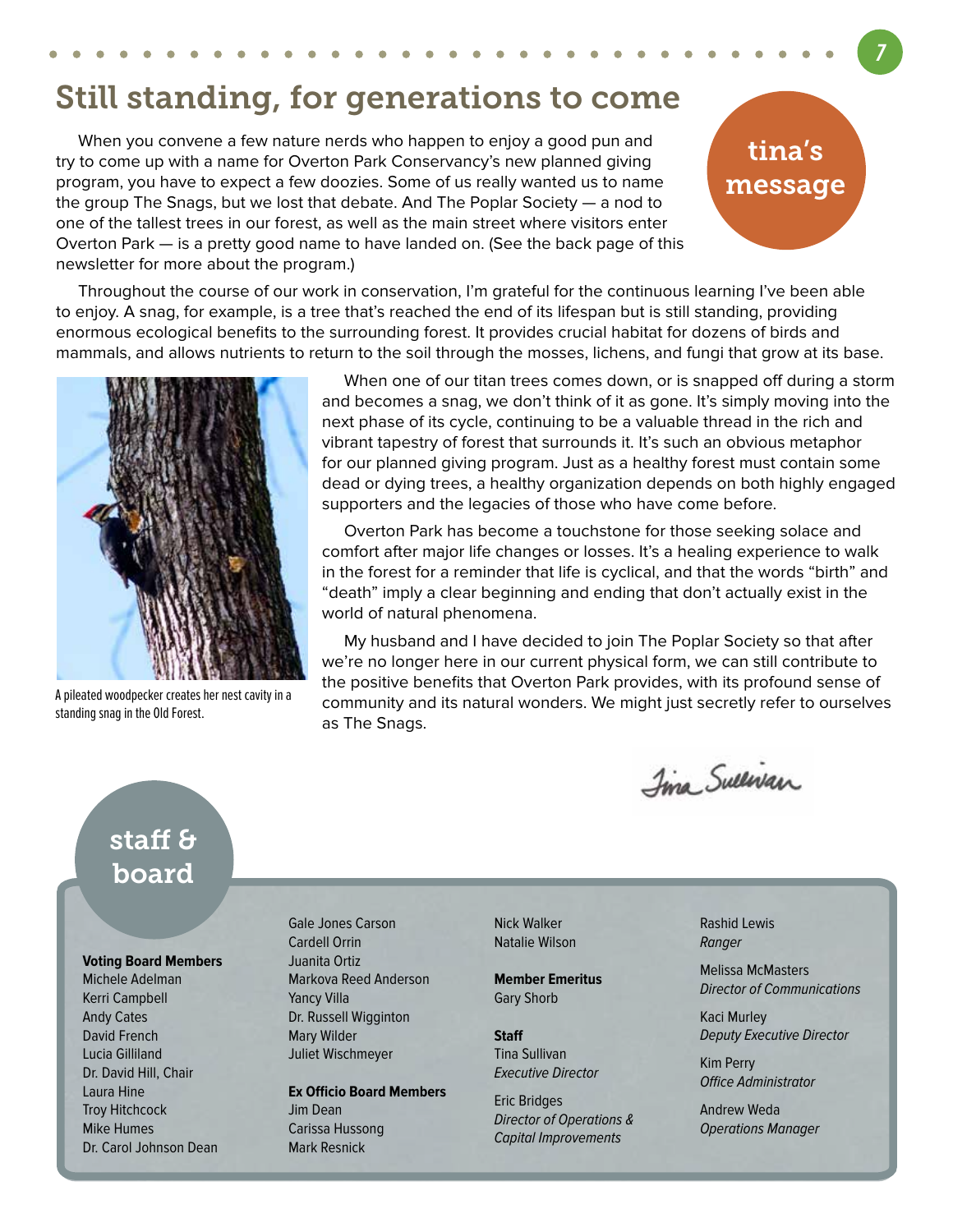## Celebrating 50 years since *CPOP v. Volpe*

 On April 2, 350 park supporters gathered in the formal gardens for Overton Park Conservancy's Center of a Century celebration, marking 50 years since the Supreme Court ruled that all feasible and prudent alternatives must be exhausted before routing Interstate 40 through Overton Park.

 Pictured below, left to right: Roshun Austin and Lauren Taylor; Gary and Glenda Shorb, Bena Cates, and Charlie and Kay Newman; Chase and Miriam Pittman with Katie Hill and Conservancy Board of Directors Chair Dr. David Hill; Vaughan Dewar and Nicole Dorsey; live painting by Jamond Bullock of Alive Paint; Mayor Jim Strickland, Conservancy Executive Director Tina Sullivan, and Sam Blair.

(All photos by Javen Photography)

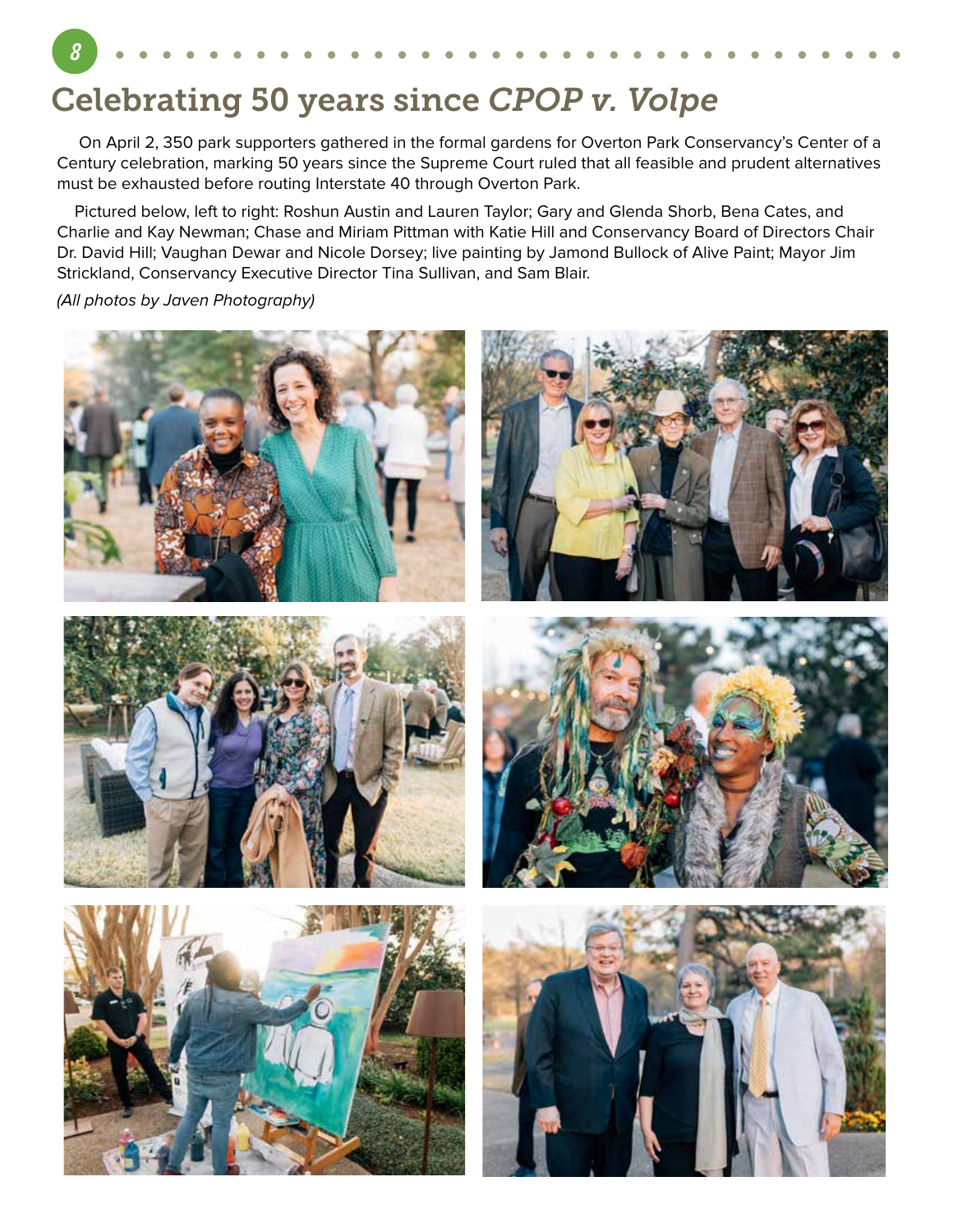We were honored to raise a glass of Old Dominick Single Barrel Straight Wheat Whiskey to the Conservancy's late founder George E. Cates, and a glass of champagne to Charlie Newman, the attorney who brought Citizens to Preserve Overton Park v. Volpe to the Supreme Court.

 Such a beautiful evening would not have been possible without our partners at LEO Events and our generous sponsors: Jim Keras Subaru, Adams Keegan, Duncan Williams Asset Management, Echo Systems Landscape Services, Hyde Family Foundation, Makowsky Ringel Greenberg LLC, Memphis Made Brewing Co., Methodist University Hospital, and Old Dominick Distillery.

 Pictured below: the team at Jim Keras Subaru presents the Conservancy with a \$50,000 check thanks to its Share the Love promotion; Gary Shorb honors George Cates; raising a glass to George; Jim Keegan honors Charlie Newman; Charlie addresses the crowd; the sun goes down on a memorable night.











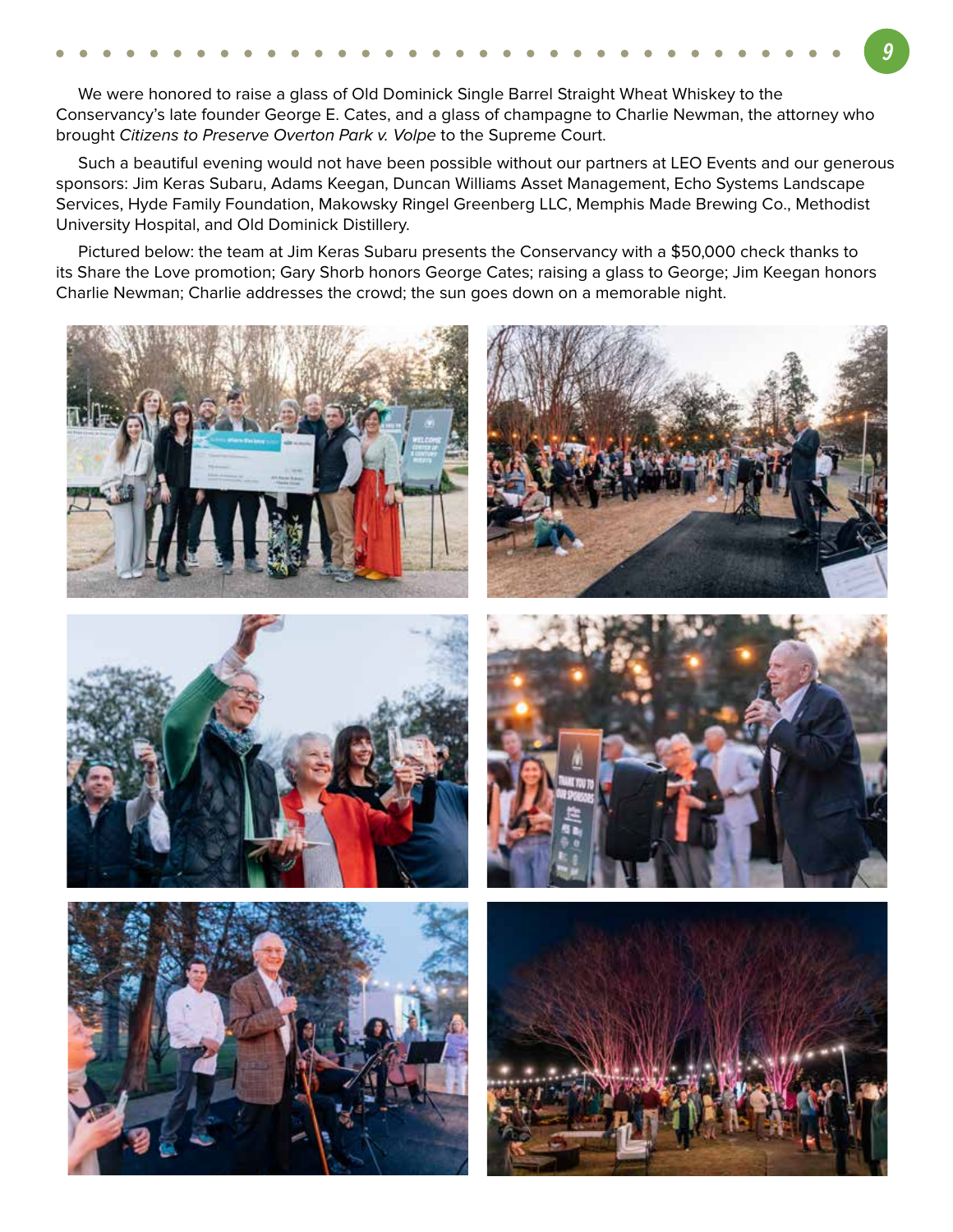New parking plan restores Greensward, forest

 In March, the Conservancy, the Memphis Zoo, and the City of Memphis were thrilled to announce a permanent solution to the Zoo's parking needs that not only preserves the entire Greensward, but restores 17 acres of mostly forested parkland that has been inaccessible for decades.

The new plan will

move the Zoo's current maintenance area to the park's southeast corner, making use of existing buildings in the northern portion of what is now the City's General Services Area. The Zoo's existing maintenance area, located along N. Parkway, will then be converted into parking. Along with some restriping of the Zoo's main lot, this reconfiguration adds the 300 spaces the Zoo needs without carving out a portion of the Greensward.

 As part of this reorganization of Zoo features, the Zoo's board has also authorized the 17-acre tract of parkland on its eastern border to be transferred to the Conservancy's managed area. This tract includes space behind Rainbow Lake that is currently used for temporary Zoo exhibits, but it's mostly a continuation of the Old Forest's wooded ecosystem. When this acreage was added to the Zoo's managed area in the 1980s, it was intended as future exhibit space. Today, all parties recognize that having an old-growth forest in the urban core is something that sets Memphis apart from any other city in the southeast. Removing the fence that separates this plot from the rest of the forest will allow us to remediate the site, identify locations for walking trails, and implement the forest management practices the Conservancy already undertakes in the adjacent 126-acre Old Forest State Natural Area.

 The Conservancy is also exploring the creation of a soft-surface walking path around the perimeter of the Greensward to make the space more accessible and increase its recreational potential. We'll also remediate soil damage and install landscaping that serves as a visual barrier between the Greensward and the Zoo parking lots. This dovetails with our desire to rethink Rainbow Lake as a more natural water feature, with vegetation at the edges.

 Reclaiming forested habitat and keeping the Greensward whole was undoubtedly the best choice for the park, but there are some trade-offs. Throughout 2020 and 2021, we worked with our planning team at Design Workshop to develop ideas for the southeast corner, which was set to become part of the Conservancy's managed area. After incorporating

feedback from our public surveys, we were on the cusp of unveiling initial concepts when the opportunity to revisit the parking issue arose. With a large amount of that space now hosting the Zoo's maintenance facility, we needed to go back to the drawing board.

 One of the main concerns in our park planning process is the ability to sustain the park's operations over the long term. The southeast corner was a desirable location to add some revenue-generating activities, because they wouldn't interfere with how people have become accustomed to using the existing parts of the park. With much less space to work with, it's less likely that we'll be able to create significant revenue opportunities there.

 So that, once again, is the question: can the Conservancy, which currently generates 85% of our annual budget from fundraising, find a way to bring in some revenue from alternate sources? And if not, how can we plan, design, and build amenities that can be maintained over the long term within a budget that must be raised anew every year?

 The park's increasing popularity, with more than 1.2 million visitors in 2021, means that our maintenance burden only increases each year. We've learned a lot in our first decade about how much wear and tear features like playgrounds and the dog park receive, and we can use that knowledge to design more intelligently in the future.

 Thank you for your patience as we navigate longterm planning in a park that is ever-changing.



Stay updated on the next chance to be involved in the planning process at **overtonpark.org/email**.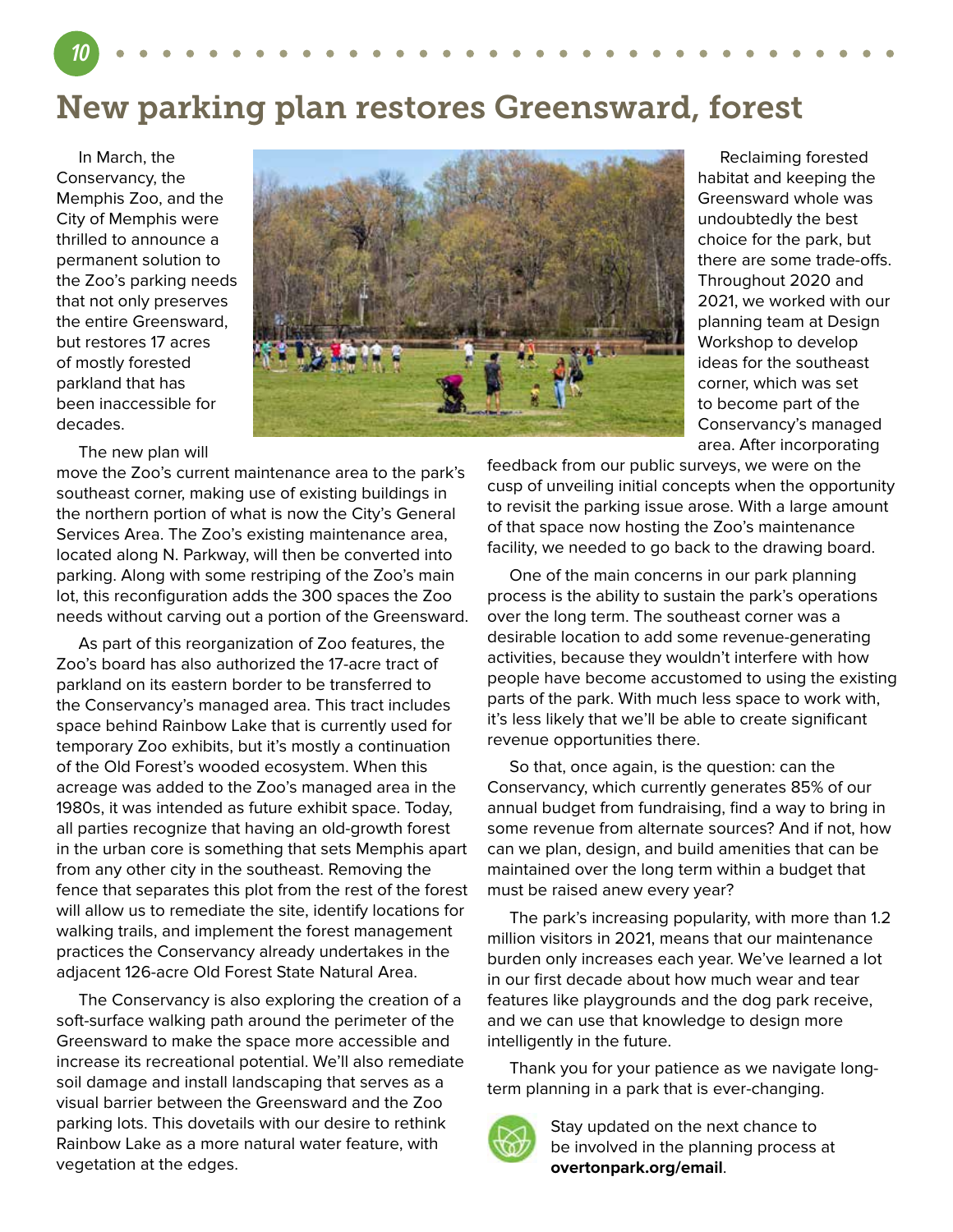Overton Park Conservancy gratefully acknowledges the individuals and organizations who made donations and in-kind

(noted with italics) gifts from January 1, 2021 to December 31, 2021. We also thank those donors who wished to remain

anonymous. If we have inadvertently omitted the name of one of our supporters, we sincerely apologize.

#### **\$100,000+**

Assisi Foundation Bena Cates City of Memphis Hyde Family Foundation Lyn & Bill Reed

#### **\$10,000 - \$99,999**

AutoZone Baptist Memorial Health Care The Belz Foundation Allison & Andy Cates Elizabeth Cates Mary Allison & Andy Cates Amy Goldman Fowler & Cary Fowler Hollywood Feed Innovate Memphis International Paper Foundation Makowsky Ringel Greenberg LLC Bill Metz Overton Square LLC Anita & Ray Pohlman Amy & Bill Rhodes Mr. & Mrs. Frederick W. Smith Linda & Frank Smith Bill Townsend

#### **\$1,000 - \$9,999**

Mr. & Mrs. Hunter Adams Michele & Steve Adelman Corinne & Robert Adrian Drs. Louise & Ray Allen Betty Alsup Julie & Bryce Ashby Annette & Lee Askew, III Jimpsie & Warren Ayres Mrs. Rebecca W. Ballou Eric Barnes Emily & Steve Bishop Pam & Sam Blair Betty & David Blaylock Wight F. Boggs Susan & Roger Bransford Linda & Craig Brashear Lisa & Jody Brown Emily & Jason Callahan Pat & Sturla Canale The Canale Foundation Dr. Malle Carrasco-Harris & Jeremy Harris Drs. Beth Ann Choby & Kent Alan Lee Drs. Aimée Christian & Benton **Wheeler** 

cityCURRENT Beth Claybrook Suzanna & Mike Cody Congressman Steve Cohen Katie & Keith Cole Meg & Scott Crosby Alice & Matthew Crow Lisa Daniel Jennifer & Ned Dannenberg Jessica & Bryce Daves Victoria Davis & Eric Lupfer Angie & Will Deupree DirectFX Duncan Williams Asset Management Echo Systems Eclectic Eye Jordan & Bryan Edmundson Tara & Scott Elliott Randy Engel Enterprise Holdings Roger Fakes Pat Faudree Kim & John Gaskill Dot & Luther Gause Mr. & Mrs. Philip Gillespie Lucia Gilliland Bess & Steve Ginty Kate & Robert Gooch Green Bee Real Estate Thomas Grimes Eleanor & Bubba Halliday Dr. David Hamilton Tomeka Hart Wigginton & Dr. Russell Wigginton Ann & Mason Hawkins Jane Hayden Linda Hendershot & Bill Rehberg Mia & Paul Henley Lou Henslee & Roy Bell Carolyn & Scott Heppel Andi & Chick Hill Katie & Dr. David Hill Laura Hine & Greg Fletcher Hohenberg Foundation James Humphreys Penelope Huston & Mike Humes Margaret & Kenny Jabbour Peggy James Jones Dr. Jeanne & Mr. Frank Jemison, Jr. Betty & George Johnson Drs. Carol Johnson Dean & Willie Dean Mimsy Jones

Margie & Jimmy Lackie Elizabeth & Adam Langley Mary & Bob Loeb Lisa & Jim Maddox Dinah & Gary Makowsky Dianne & Myron Mall Betty & John Malmo Carol Marshall & Mike Palazola Kelly & Eric Martin Melissa McMasters Medtronic, Inc. Simone & Logan Meeks Mary & Paul Morris Mueller Industries Inc. Dot Neale & Doug Ferris Drs. Theresa & Jebose Okwumabua P. Parker Phillips John Pickens Trish & John Pontius Redeemer Presbyterian Church Markova Reed Anderson & Chris Anderson REI Co-Op Carol & Bob Richards Barbara & Frank Ricks Lucy & Carter Rise Lauren & Eddie Robinson Diane Rudner Michele & Scott Sammons Taska Sanford & Travis Brooks Judy & King Self Glenda & Gary Shorb Lisa & John Bayard Snowden St. Jude Children's Research Hospital Mary & Frank Stanley Sternberg Foundation Conlee & Alex Stringfellow Tina & Pete Sullivan Lauren & Justin Taylor Tennessee Valley Authority Thomas W. Briggs Foundation Beverly & Dr. Terry Trojan Anni & William Walker Mr. & Mrs. Chip Wallace Jewell Ward & Jim Brooks KC & Dr. Jeff Warren Melanie & Dr. Frank White Carole Whitehead Mary Wilder & Chuck Fox Kathy & Steve Williams Juliet Wischmeyer Nancy & Rick Wood Mindy Wurzburg & Blair Parker

#### **\$240 - \$999**

Katherine & Ben Adams Suzanne & J. Walter Allen Linda & Ward Archer archimania Paige Arnold Pan & Carl Awsumb Melissa Azzi Mallory Bader & Andy Greenman Alicia & Don Baker Rose & Geoff Bakewell Paula & Cliff Barnes Kathy Barnes-Lou & Richard Lou Susannah & Kevin Barton Greg Baudoin & Greg Campbell Trevor & Carrie Evans Benitone Christi & Patrick Blake Karen Blockman Carrier Jenay & Alex Boggs Wendy & Mark Bolding Martha & Jim Boyd Pam & Andy Branham Cindy & Kevin Brewer Melissa & Gary Bridgman David Brown & Steven Hoover Lillian & George H. Brown, Jr. Olivia & Wallace Bruce Ruth Brucker Ginny & Berkeley Burbank Alice & Dr. George Burruss Sette & Clark Butcher Susan & Rice Byars Dr. Doug Campbell Kerri Campbell Elena & Eric Caron Caroline & Greg Carrico Ebet Carrière Peeples Michelle & Ashlee Caruana Rachel Cheek & Matthew Jakes Catherine M. Chilton Stephanie & Chip Chockley Kay Clancy & Steve Brown Karen & Michael Clark Ann Clements & Bobby Carter Ashley & Mac Coffield Ann Coleman Jan & Ron Coleman Mary Cook & Scott Spencer Deborah & Bob Craddock Mr. & Mrs. William S. Craddock, Jr. Dr. Crista Crisler Crosstown Arts Karen Crouch Samantha & Christopher Dean Kathryn Deshpande & Jon Katze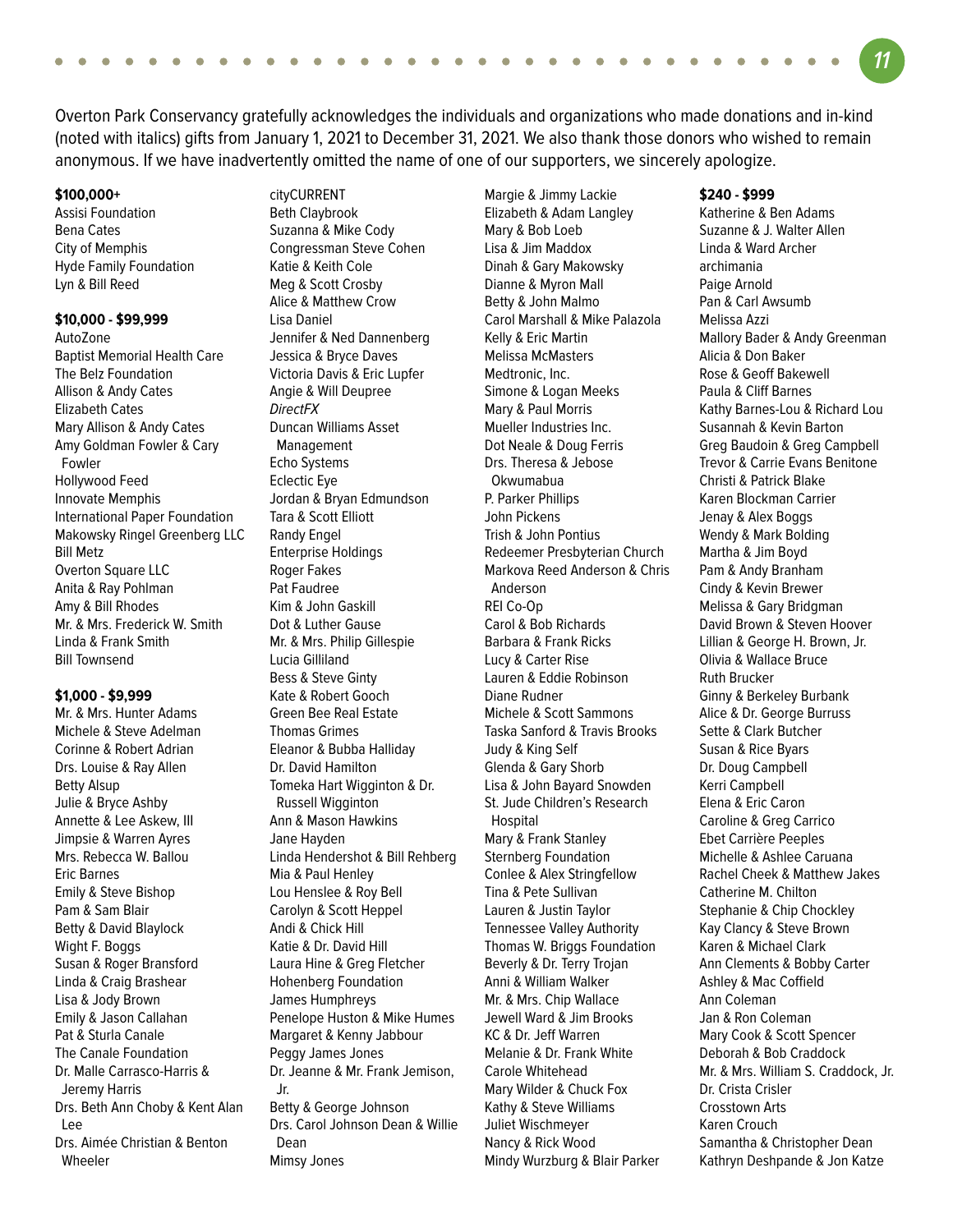Pam Detrie & Jenny Bartlett- Prescott Mr. & Mrs. Parks Dixon Dixon Hughes Goodman LLP Beverly & Henry Doggrell Ashley & Robert Donati Nicole Dorsey & Vaughan Dewar Wendy Doudrick & Laura Lanier Debra & Reid Dulberger Dr. Kristen & Doug Duncan Jason Dunn Joanna & Robert Fehse Babs & Jef Feibelman Jennie & John Fields Lisa & Jeb Fields Megan & Steele Ford Tiffany Ford & Mark Pomerantz Elizabeth Gibbs Kat Gordon & Thomas Robinson Romney Grandi & Robert Bader Drs. Baker Gross & Hunter Rittenberry Henry Halle III Claudia & Bill Haltom Kelsey Hamilton & Kenn Gibbs Linda & Mark Hamilton Jane & Eddie Hankins Ashley & Dan Harper Marsha & Ja Hayes Meredith Hennessy & Louis Stifter Ann & Dr. Hank Herrod Janice Hill & Mary Beth Burnett Cheryl & Troy Hitchcock James Holland Sara Holmes Kathy & Randy Holt Betsy & Jason Hood Dr. & Mrs. Howard Horn Drs. Meyer & Keren Horn Susan & Michael Horton Duncan Howell Margaret & Charles Hubbert Kent Hughes Natalie & Jimmy Jalenak Candy & Rick Jefferies Elizabeth Jemison & Andrew Malwitz Erin & Kim Jenkins Drs. Lisa & David Jennings Mary & Stan Jones Meg Jones & Bill Powell Gale Jones Carson & Dr. KB Turner Mary-Ellen & Richard Kelly Janis Knox Boyd Lisa A. Krupicka Jennifer & Mike Landrum Ann & Dudley Langston Brenda & Jim Lanier

**12**

Jana & Brad Larson Frances & Jake Lawhead Annette & Gene Lawrence Karen Lebovitz & Steve Cantor Leslie & Tim Lee Moriah & Sam Lee LEO Events Sandra Leonard Lauren & Syd Lerner Marjean Liggett & Kristi Estes James Lindstrom Dr. & Mrs. Robert R. Llewellyn LRK Inc. Caroline MacQueen J.T. Malasri Susan & B. Lee Mallory John Mansfield Julie Marks & Michael Nelson Beverly Marrero Mack Evans McCaul, Jr. Jennifer & Tom McConnell Cornelia & W.C. McDaniel Robbie & Scott McDermott Mr. & Mrs. Stillman McFadden Debbie, Chris, & Owen McHaney Margaret & Alec McLean Memphis Zoo Corrie & Newton Metcalf, Jr. Methodist Le Bonheur Healthcare Linda Milbradt Susan Moon & Mark Weaver Chapman & Chip Morrow Nancy & Steve Morrow Amy & Dan Moses Nancy Mullins Christy & Eddie Murphey Ann Murphy Laura & William Murphy Michelle Naef & Michael Ham Mr. & Mrs. David T. Nanney Jamie & DJ Naylor Mercy & Rick Neal Vicki & Kurt Nelson Drs. Linda Nichols & Robert Burns Lori & Dan O'Brien Nefertiti & Cardell Orrin Juanita Ortiz & Nelson Gutierrez Eimir O'Sullivan Jurczyk Denise & Autry Parker Pavo Salon Mr. & Mrs. Michael Payne Susan Penn & Dr. Ron McDonald Kathryn Perry & Ford Wilkinson Kim & Blair Perry Pfizer Marisa & Dr. Sean Phipps Sarah & Niel Prosser Georgianna & Hugh Pulley Susan & Robert Quinn

٠

Mary Leslie & Lee Ramsey Sara Ratner & Harry Freeman Rhodes Sustainability Coalition Rev. Carol & Dr. Greer Richardson Stacye & Gary Richardson Karen & Murray Riss Barclay Roberts & Mark Jones Latanyua & James Robinson Bilqis Rock & Isaac Howley Mr. & Mrs. Scott Rogan Stephen Rogers Colin Rork John Ross Carol & Mike Ross-Spang Martha & Joe Saab Mr. Bret Sanders & Dr. Charles Fraga Mr. & Mrs. Stanley Sawyer Peggy & Bill Scheu Melanie & Douglas Schrank Kerry Sernel Pete Shearon Charles S. (Steve) Sheppard Louise & John Slater Teresa Sloyan Bethany Smith & Joe Larkins Ernestine Berry Smith Sally & Mark Smith Brier Smith Turner Gracey & Clay Smythe Kathryn & Dan Springfield Megan & Justin Starling Erica Stoltz & Sujan Rajbhandary Elizabeth & John Sumner Clara Talley & Stephen Humbert Marlene Tate & Murray Tate Emily & Chris Taylor Robert Taylor Tennessee Ornithological Society - Memphis Chapter The Honeybird Foundation Sally Thomason Marti Tippens Murphy & Dan Murphy Janet Todd & Fleetis Hannah Emily Trenholm & Les Edwards Becky Trimble Cleora & Jimmie Tucker Yancy Villa Paige & Scott Walkup Susan & Dr. David Weber Angela Weems Mr. & Mrs. Robert L. Wenner Molly & Jason Wexler Melissa Whitby Jean Whitney Missy & Bill Williams Natalie Wilson Susan & Kent Wunderlich

Glenda & David Yarbrough

 $\sqrt{2}$  $\sqrt{2}$ 

#### **\$100 - \$239**

Lesley & Jay Adkins Larry Alexander Sally & Vince Alfonso Richard Allen Amazon Smile Foundation Susan & Bill Andrews Sally & William Askew Linda Atwood & Dr. Ellis Neufeld Dr. & Mrs. James E. Bailey, Jr. Vicki & Rob Baird Anne Ballam Camilla & Jerry Barber Stephanie & Dan Beasley Kathleen & Dr. Schorr Behnke Robin & Dr. Stephen Behrman Mary Belenchia Anna & Angus Blair Elaine Blanchard & Anna Neal Dr. Patrick Blankinship Barbara Blum Mr. & Mrs. L. Kirkpatrick Bobo Mrs. Richard H. Bodine, Jr. Toni Boland-Evans Huddy & J. Bayard Boyle, Jr. Jenny & John Branston Carrie & Tony Brooks Mr. & Mrs. Thornton Brooksbank Andria K. Brown Dr. Joyce Broyles & Larry Bomar Claire Brulatour Teresa & Bill Bullock Anita Bunn Burch, Porter & Johnson Katherine & Stephen Bush Joan & C.W. Butler Baird Callicott John D. Canale, III Joseph Carson Frances & Alan Catmur Rebecca & Jim Chappell Susan & Dr. Dale Childress Gina & James Christian Christian Community Foundation Page & Rick Ciordia Judy Clifft Lanny Coker Bard Cole Jonathan W. Coleman Community Foundation of Greater Memphis Dr. Anne Connell Paula & Edward Cooley Madeline & David Cotton Anne & Dr. J. Stansill Covington Beverly Cruthirds & William Fones Joanna Curtis & Chris Herrington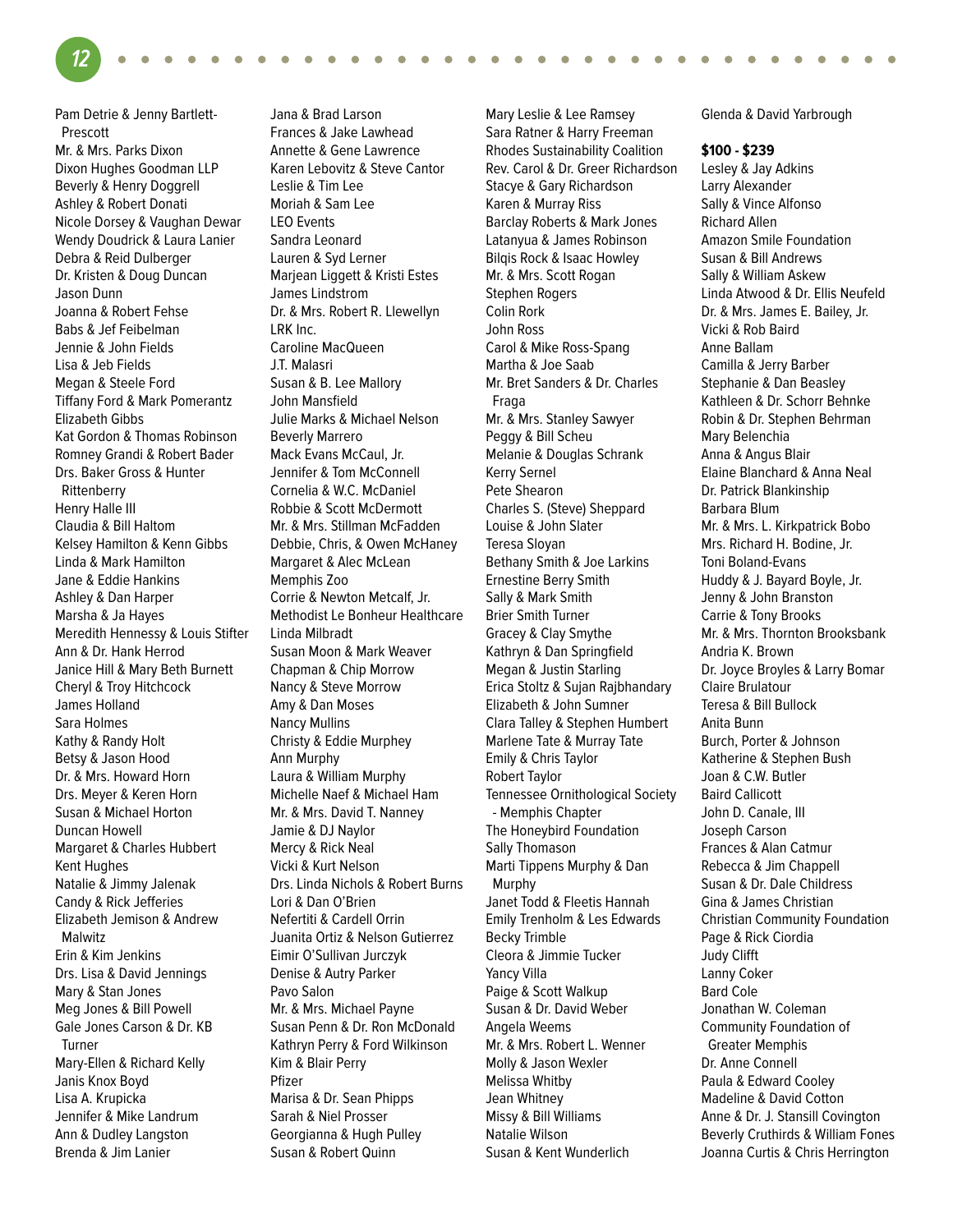Margaret & Steve Dean Carol DeForest & Barron Boyd Mr. & Mrs. John Dewald Melissa Dison & Fernando Martins Pereira Mr. & Mrs. Michael Donahoe Wanda & Donald Donati Carole Doorley Robert Ducklo III Mary Durham & Stephen Lockwood Laura & Dr. James Eason Kelly Eddleman Sophie & Price Edwards Corinne & Dr. James Elliott L. Louise & Mike Ellis Bonnie Engel Shawna Engel Stephanie & James Evans V. Lynn Evans Fields Falcone Jason Farina Kathy Fay & Richard Meek Gloria & Eddie Felsenthal Elizabeth & Rick Ferguson Jean Fisher Deborah & Robert Foehring Ellen & Mark Follis Jen Frank Juan J. Fuentes & Robert F. Thompson Ralph Gagliano, Jr. Virginia Gandy Drs. Christa George & Chris Wood Julia & Bill Gibbons Mr. & Mrs. P. Trowbridge Gillespie, Jr. Tom Gleeson Dana Goldman & Jonah McDonald Leslie & Stephen Goodwin Grady Gower Sally Graflund John Griffin, Jr. Michelle & Jody Griggs Shirley & Tom Gurley Matt Haaga Llewellyn & Josh Hall Cynthia Ham & Jeff Sanford Lynne Hamlin Martin Hand Larry Hardy Lisa & Dave Harris Stephanie Harrover Jane & Tom Heineke Suzanne Henley & James Cole Christina & Brian Herrera Cathy Herrington Heather & Edward Hettinger

Kelley & Matt Hikade April Holm & Will Murray Dawn Hopkins Ellen & Jon Hornyak Randy Horras Larry Hughes Bryan Carissa Hussong & David Lusk Garnett & Tom Hutton Susan & Frank Inman, Jr. Diane Jalfon & Daniel Weickenand Erica & Dr. Tim Jancelewicz Drs. Carolyn & Alan Jaslow Margaret Jefferson & Ed Thomas Jeannie & Rev. Don Johnson Joyce & T.J. Johnson Angela & John Jones John D. Jones Mary & Dr. Ron Jones Lyn & John Joyner Katherine & Bill Kaelin Barbara & Roy Keathley Tricia & Chuck Kerwin Meggan & Daniel Kiel Drs. Victoria Kintner-Duffy & William Duffy Jan & Michael Kirby Susan & Andrew Kizzee Leanne Kleinmann Laura Klettner Bynum & Jim Bynum Katherine Knapp, MD Ann Knox Amanda & Rachel Kohr Heather & Joseph Koury Paula Kovarik Kay & Hayden Lait Regan & Brooks Lamb Lambda Alpha Memphis Chapter Suzanne & Bill Landers Leah Langford & Nancy Clifton Nancy & Mike Lawhead Amanda & Wes Lawrence Sarah Lebovitz & Richard Huddleston Mr. & Mrs. Edward B. LeMaster, Jr. Mr. & Mrs. Edward B. LeMaster III Mike Lemm Mr. & Mrs. Chris Lewis Sue Ann & Bernard Lipsey Ms. Liz Love Lorraine & Gerald Lovel Maggie & Milton Lovell Janet & Al Lyons Antzee & Pat Magruder, Jr. Patrick Maloney Sammy Ann Marshall Brian Martinelli Jean & Steve Maskas

Price & Shawn Massey Emily & Mark Matheny Michelle & Andrew Mathewes Amanda Mauck-Skinner & Jeremie Skinner Jeni & Steve McBride Jenny & Davis McCain Stacy & Chris McCall Harriet & John McFadden Rose McGee Dr. & Mrs. & J. Lucius McGehee Mr. & Mrs. Robert N. McGehee, Jr. Addie McGowan & Matt Inbusch Susan McKnight Margot McNeeley & Gary Backaus Bethany & Zac McRae Marilyn & Benjamin Meeks Diane Meess & John Pekar Memphis Sound Lab Ms. Olivia J. Montgomery Prof. Charles B. Moore Mr. & Mrs. Allen Morgan, Jr. Laura & John Morris Mary & Dr. Scott Morris Commissioner Brandon & Joe Morrison Jackie & Chris Morton Kaci Murley & Ian Nunley Ansley Murphy & Toby Sells Monika & Thomas Nenon Netflix Sarah & Scott Newstok Leah & Jackie Nichols Nike, Inc. Novel Memphis Dylan Nunley JoAnna & Dick Osterman Gwen & Penn Owen Peter Pace Cece & Andrew Palazola Louise Palazola Jenni & Andrew Pappas Leslie & Randy Parker Eva Payne & Evan Kingsley Paula Payne Terron & Kevin Perk Joseph R. Pfeiffer Kelly Phillips Maggie & Andrew Phillips Kim & Billy Post Rosemary & Mike Potter Loren & Lee Powell Mary Powers & Tom Bailey Dorothy & Robert Pugh Eric Pugliese Mr. & Mrs. W.L. Quinlen, III John Quinn, Jr. Kristen Rambo & Silas Armstrong Dr. Thomas Ratliff

C. Barham Ray Marty & Steve Redding Ulrike Reiss Antonia & Sam Rembert, III Amanda & Ben Ricketts Sandy & Dr. Webster Riggs Maryellen & John Riley Anna & Dr. Gwin Robbins Dawn & Lee Roberts Ryann Roberts Ashley & Michael Robilio Angela Rodgers Claude & Bob Rogers Judy & King Rogers Bernard Rolfes Tracy & Steve Rone Stu Rosen Christina Rosenthal Steven Ross Bill Runyan Heidi & Dave Rupke Debbie & Mark Rutkowski Elizabeth E. Ryan Anita Sage Lelia & Russ Savory Paul Sax Dr. Aubrey Schacter Brooke Schedneck & William Starner Steven Scheer Marcia & David Scher J. Scherping Ann & Bill Schultz Barrie & Michael Simpson Beth & Dr. William Smith, Jr. Patti & Ritchie Smith Julia & Ham Smythe, IV Southeastern Asset Management Taryn & Jim Spake David Sparks Misty & Dr. James Stamper Jill & Ken Steinberg Peggy & Hugh Stephens Ann Stewart Anne & John Stokes Emily & Irénée Strack Mary & Jarren Stratton Don Strother Ann & Richard Sullivan Marci & Jay Sweeney Barbara & Gary Sysak Melody & Bruce Taylor Patricia & Phillip Taylor Roland Taylor Dr. Linda Tharp Hailey Thomas Lissa Thompson Nancy & Jeffrey Thompson Randall Thorne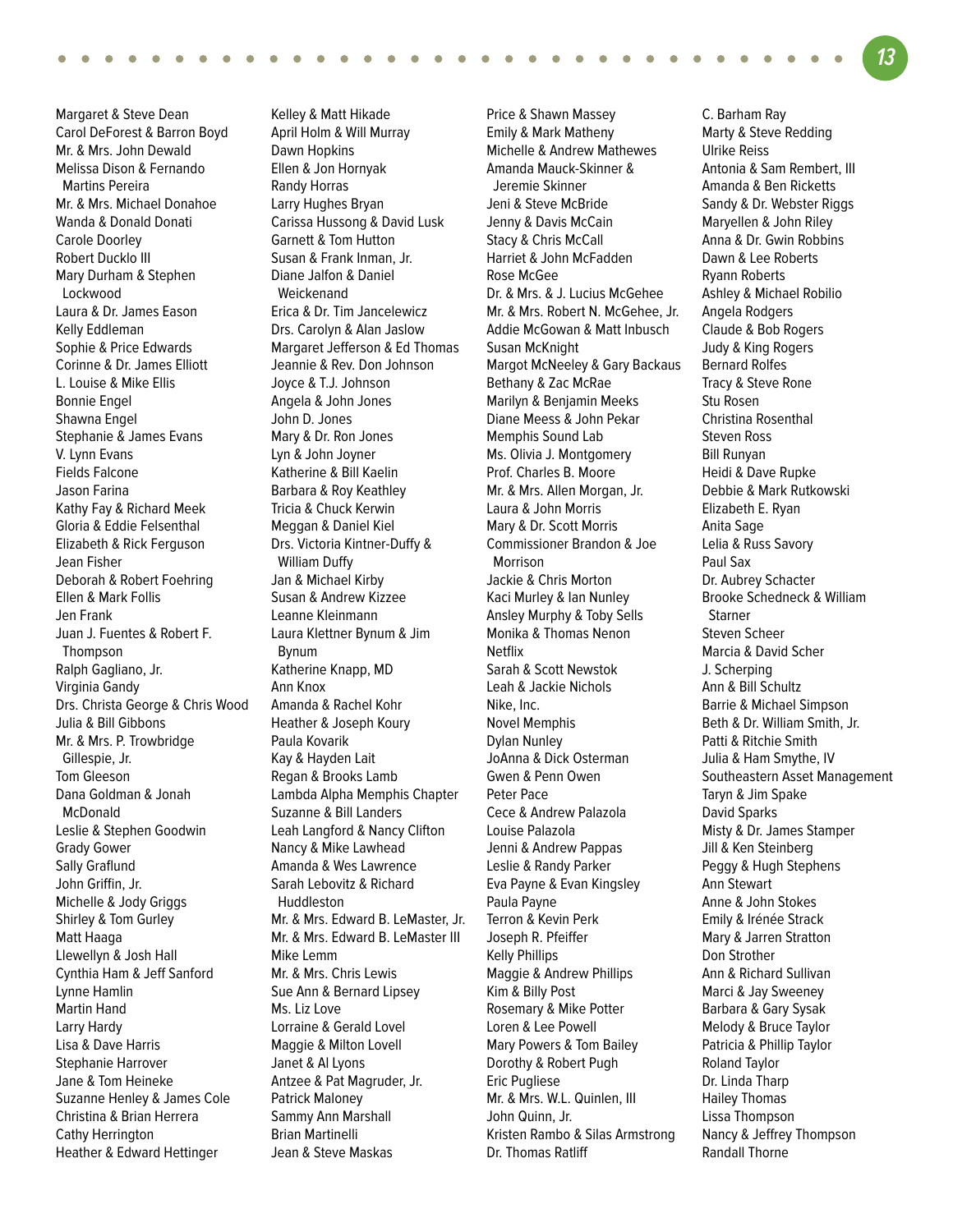**14**

Caleb Tinkle Dr. David Tipton TNT Investors Club Christine & R. Carroll Todd Leslie & Ted Townsend Claudia Tullos-Leonard & Anthony Leonard Louise & Calvin Turley Wendy Turner Jeane Umbreit David Upton Claire & Yousef Valine Deborah & Dr. Richard Van Sickle Carrie & David Vaughan Courtnay & Kyle Veazey Mary Linda & Dr. Lee Wardlaw Ann & Jim Warner Marilane & Dr. Otis Warr, III Catherine & Joseph Weingarten Cheryl & Russ Westlake Drs. Ginger & Jim Whelan Karen & Mark Whitby Stephen Dennis White Sue & Dr. Jerry Whitt Lauren & Russell Wiener Andrea Wiley Neville & Warfield Williams Ruthie Williams & Buddy Fey Dr. Palmer Wilson Matt Winemiller Emily Woodside & Dr. Bill Falvey Stacy Wright & Jim Thompson Dr. Jan Young Sharon Younger

#### **Up to \$99**

Josephine Akiki & Christopher Hastings Glynn Alexander Gordon Alexander Marilyn & Pepper Allen Larry Anderson Meredith Armstrong Joy & Richard Asbury Rebecca & Mark Askew Claire & Don Austin Dr. Syed Azmi Jennie Bainbridge Stephanie & Richard Banks Caroline Barnett Elizabeth C. Barnett Sally & Dan Barron Meg & Michael Bartlett James Barton Richard Beckwith Jennifer Belz Julia Berger Curtis Bickers Carol & Terry Bishop Sarah Blackburn & Aaron Klimek

Johnny & Tristan Blount Mr. & Mrs. Ben Boeving Marion & Jack Borg Becky Brady Patricia Brainard Marie & Eddie Branch Laurie & Peter Braswell Susan & Mike Brooks Brownell Travel Becky & Gil Callaway Diane & Dave Cambron Sarah & Richard Campbell Corinna & Dr. Luis Campos Mary Cargill John Carmichael Mimi & Marius Carriere Kathy & Albert Carruthers Linda & Raymond Case Stephanie & Frank Chalona Amber Chaney Pam & Tom Charlier Christian Brothers University Honors Program Michael Chupeco Linda & Dr. James Cochran Kimberly & Stuart Cohen Viola Cole Nicholas Cornwell Susan Courson-Smith & H.B. Smith Elaine Crews Michele Cullen Taylor Cupples Susanne Darnell Gay Daughdrill Boyd Brett Davis Daniel Paul Davis Robin & Ralph Davison Terry & Phili Deboo Tish & Michael Demster Amanda & Blake Dial Camille Doty Teri & Dan Dow Cherry & Kenny Duke Kathy & Jerry Dumlao Gardner Dunavant Marilyn Dunavant Karen & David Edwards Leann Edwards Elizabeth & Winston Eggleston Drs. Laura & John Engbretson Mike Falcone Annie & Rufus Findley Stefanie & Thomas Fisher Tim Flack Beth Flanagan & Tim Maxwell Dan Flick Krissy & Ryan Flickinger Michelle & Jay Fowke Kate Friedman

Jessica & Timothy Fuller Alex Galloway Camille Gamble Zada Gates Blair & Dallas Geer Lela & Lee Gerald Cynthia Gholson Mr. & Mrs. Stan Gibson Marilyn & Louis Glazer Maisie Glenn Laura Goodman-Bryan Angela Grant & Randy Cox Cynthia Gratz Mary Graves Candace & Denico Gray Nancy Greenwalt Kristi Gregory Cyndy Grivich Tucker Jane & Mac Gulley Trish Gully Jennifer & Paul Hagerman Judith Hammond Brad Hanover Elizabeth & Asa Hardison, III Ann Clark Harris Bonny Harrison Albert Harvey Debi & Dr. Galen Havner Gil Hayes Edith & Bob Heller Rick E. Henderson Carrie Henson & Bobby Zinser Alan Herbers Shelby & Coleman Herrod Carol Hesch Janice M. Holder Dr. Alane & Stephen Holliday Elizabeth Holliday Anne Hooper Valerie & Dean Hornbeak Carrie Hough Liz & Patrick Hough Alexandra Howard Abby Huber Vivian Hyneman Peter Hyrka Monique & Charles Jalenak Peggy & L.R. Jalenak, Jr. Katherine James Martin Jellinek Paul Jennings Whitney Jo Amanda & Jason Johns Billie Jeanne & Stan Johnson Lisa Johnson Kini Kedigh Plumlee & Ralph Plumlee Jo Kee Lauren Kennedy & Ben Stanley Mike Kernell

Jeri & Tim Killett Libby & Andy King Elizabeth & Jack Kinney Ellen Klyce Jennifer & David Kmet Sandy Kozik Aurelia Kyles Pierre Landaiche Alice & Gene Landeros Daniel Larsen Tracy & Tad Lauritzen Wright Emma Less Marjorie Levy Aimee Lewis Gregory Liebermann Denise Little Padma & Joel Lyons Susan Mackenzie & Virginia **Stallworth** Tommy Marsh Mr. James A K Marshall Jessie Marshall Lewis Marshall Susan & Drew Mascolino Renee & Scott Massey Deborah Matthews Martha Matthews Deborah Mays Laura McArtor Sharon & Dr. John McCall James McClanahan Janie & Charlie McCrary Forrest McCurdy Mimi & Ed McDugle Kathleen McElroy & Sam White Bob McIntosh Jay Mead Pamela Merrill Phoebe & Dan Miller, III Billy Milligan Brittany & Grant Monda Pat Moody Cindy & Scott Moore Gayle Moore Ginger Morgan Launa Morris Courtney & John Murrah Drs. Gail Murray & Joe Hawes Larry Nance Patty & Steven Naumann Jackie Nerren Regina & Bob Newman Patti & James Newsom Randy Norwood Tracy & Paul O'Connor Linda Opiel Jean Hunter Oppenheimer Alvis Otero Marina Pacini & David McCarthy Marjorie Palazzolo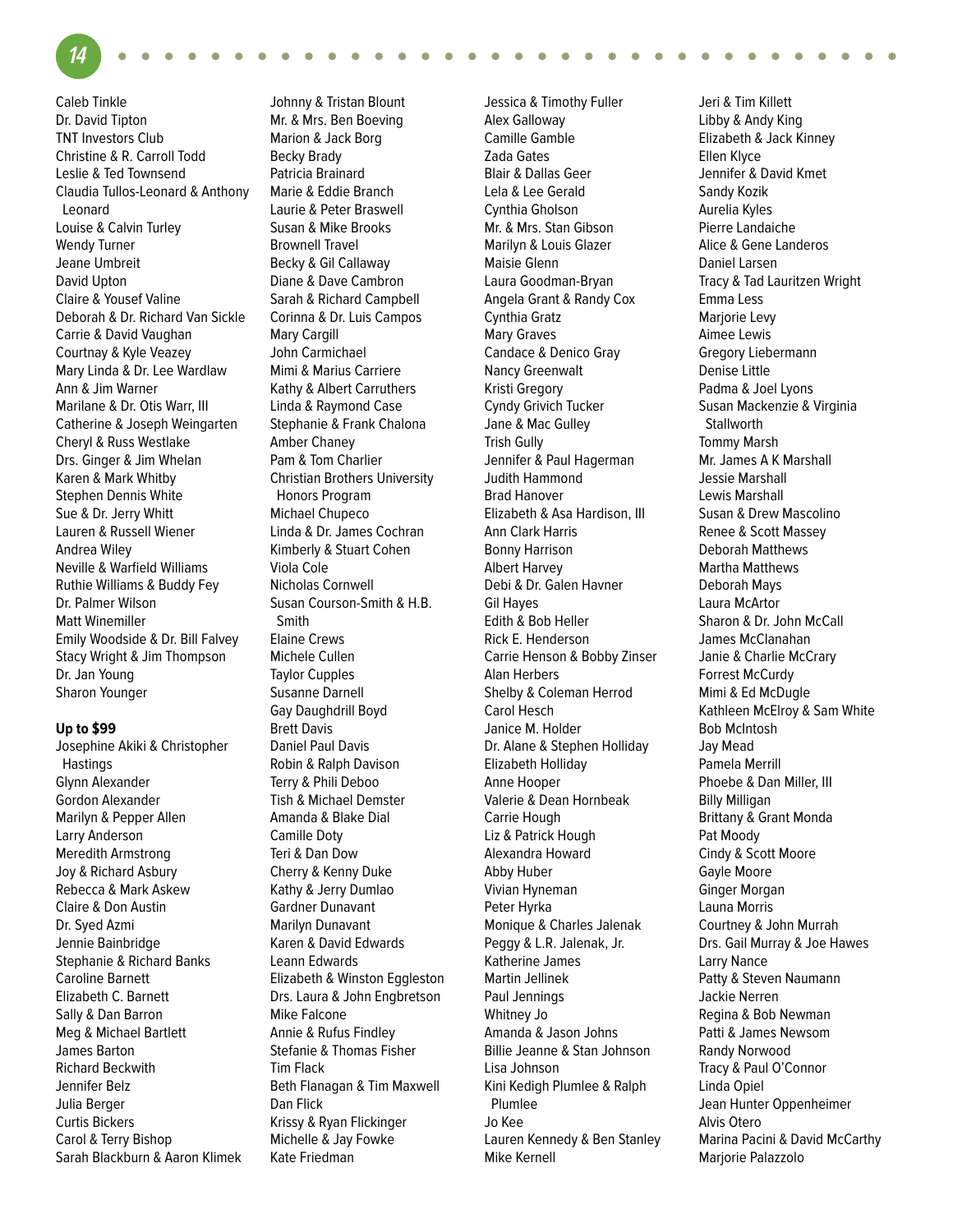Athena Palmer Deanie Parker Tracy Parker Janet Partridge & Tom Lawrence Sheila & Louis Patrick Margaret & Majid Paydar Blair Perry & Ryan Allen Judith & Kevin Peterson Abby Phillips Cristina & Cap Pinkham William Podesta Leslie Portis Sharon Prager & Zach Sandberg Cynthia & Malcolm Pratt Meredith Pritchartt Rachel & Charlie Ragan Mary & Arthur Ray Veda Reed Erik Reese Gwen Reese Carson Reid Ellie & Ollie Rencher Anna Rich & Terry Gallagher Melody & Bud Richey Roy Robbins John Rochford Carolyn & Robert M. Rogers Anneliese Rosdil

Mandy & Rick Rough Pam Routh Kerry & Nathan Roy Mary & Bill Rubin Janet & Paul Rubin Sandy & Larry Rutledge Pam Saavedra Lacey Samuel Susan Sanford Leigh Savage & Donna Blackard Debby & Steve Schadt Sarah Schilling Lisette & Mike Schnieders Olaf Schulz Stephen Schwartz Adrienne Scott Peggy Seessel Lauren & Eric Sefton Sally & Robbie Segal Marie Sell Katie & Shawn Sentilles Colby Seymour Jennifer & Ermyias Shiberou Susan Siano Greer Simonton Beth Simpson Linda & Ron Sklar Steven Sondheim

Betty & Mitchel Spence Diana Stein Kabakoff Sally Steuer Miss Ruth Stevens Nancy & John Stinchfield Cameron Stitt Elise Stratton Mary Streete Quinn Strother Marla Stuart Mrs. Anne Stubblefield Samantha Sullivan Terre & Henry Sullivant Lana Sumpter Samantha Tate Sue & Marc Taylor Rebecca Terrell & Eric Gottlieb Rubye Lynn & Bo Thomas Leann Thompson Tanja L. Thompson Mary Todd & Gene Green Nicole & George Treadwell William Trimble Alicja Trout Sherry & Rob Tucker Betty & Bill Turner LeClare & Robert Turner Kathleen & T. Gaillard Uhlhorn Ms. Elizabeth Valentine Bennett Brenda & Leslie Vance Dr. & Mrs. John Vookles Donna & Mark Weber Audrey Webster Andrew Weda Karen & Alex Wellford June West Candy & Gregg White Dr. Linda O. Wible Marilyn & Bailey Wiener Nancy Wiers & Laura Harris Gay & Mike Williams Rosemary & Jake Williams Peggy & Jim Williamson Donna & Judson Williford Mr. & Mrs. Danny Wilson Gretchen & Houston Winbigler Stephen Wirls Jessica & Matthew Wiseman Gigi & A.J. Wolfe Courtney & Scott Woodmansee Marci & Ken Woodmansee Laura & Andrew Woods Ann Marie Wranovix Amanda Yarbro-Dill & Brandon Dill Linda Yates

**15**

## OP9 Supporters

Thanks to all who have supported the golf course renovation. The following are gifts made between November 8, 2021 and May 25, 2022. For a complete list of supporters, visit **overtonpark9.org/about**.

**Overton Eagle (\$100,000+)** Rhodes Family Foundation

#### **Driver (\$50,000 - \$99,999)**

Wight F. Boggs Bena Cates John H. Dobbs, Jr. Mr. & Mrs. Thomas C. Farnsworth III Glenda & Gary Shorb

**Heritage (\$25,000 - \$49,999)** Orgill Inc.

**Legacy (\$10,000 - \$24,999)** Nancy & Richard Robinson Janet & Art Seessel Melanie & Frank White

**21st Century (\$5,000 - \$9,999)** Tara & Scott Elliott Penny & Jim Keras Ann & Malcolm McRae

**Abe Goodman Society (\$1,000 - \$4,999)** Penny & Pete Aviotti Lee & Joe Duncan

Barbara & Bill Nixon Mr. & Mrs. Steve Spiro

**OP9 Friends (Up to \$999)** Mr. & Mrs. Ross A. Boswell Dr. Maggie DeBon Hank Hill Donna Parchman Andrea Severson

## Free wellness classes

Thanks to two generous park supporters, Overton Park visitors can enjoy free wellness programs three days a week this summer. Classes are open to anyone, require no pre-registration, and take place in the formal gardens. Visit **overtonpark.org/events** for the most upto-date calendar of what's happening at the park.

**Tai chi:** Tuesdays and Thursdays, 7:15 - 8:00 AM with certified instructor Marjean Liggett **Guided meditation:** Wednesdays, 8:30 - 9:15 AM with author and intuitive guide Michele Sammons